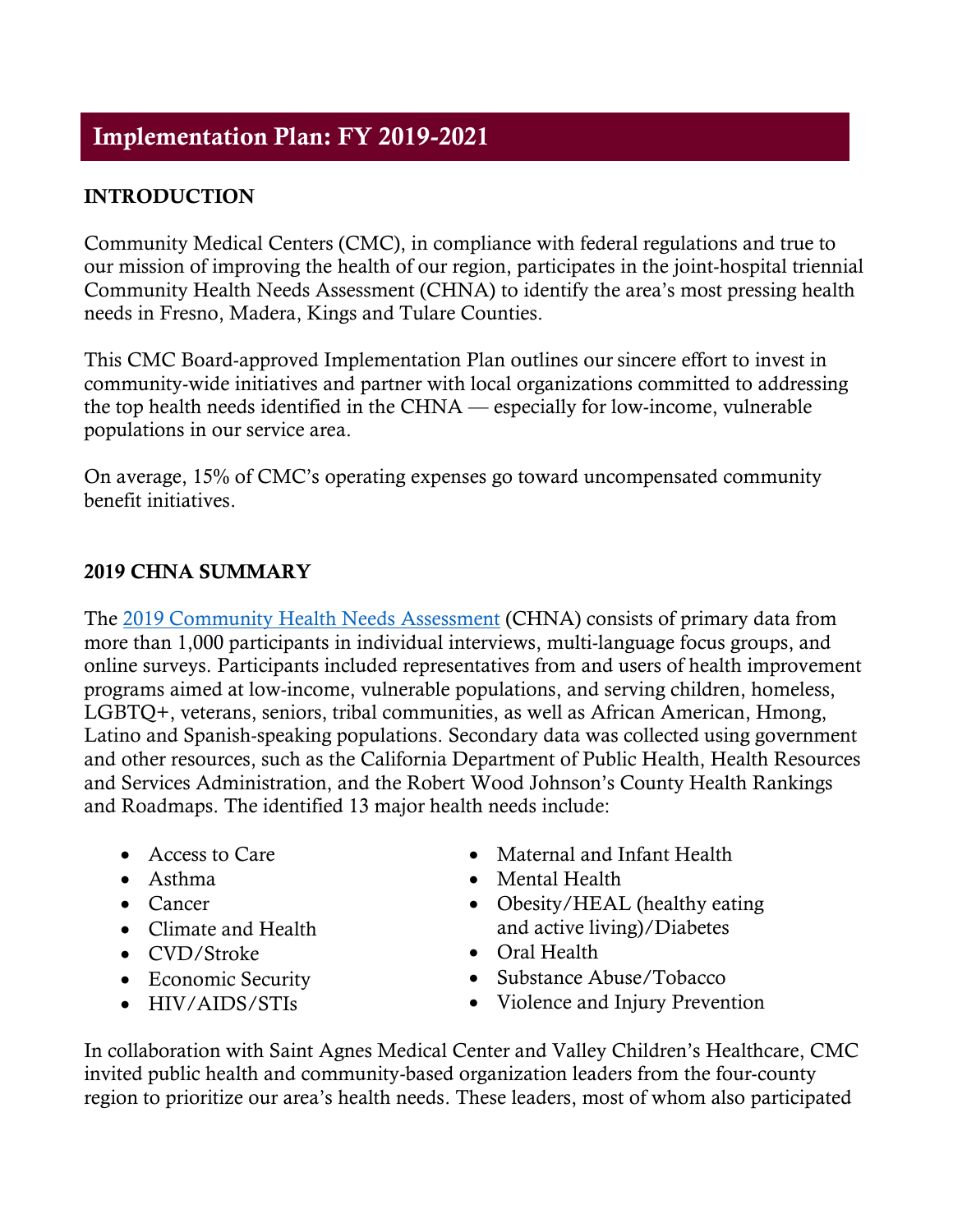in the primary data gathering, ranked the most pressing needs based on the following criteria:

- Severity, magnitude, urgency
- Feasibility and effectiveness of possible interventions
- Potential impact on greatest number of people
- Potential health need score (based on primary data)
- Measurable and achievable outcomes in a 3-year span
- Existing resources/programs

The process concluded with the following health needs in order of importance:

| Rank           | <b>Health Need</b>                | Description                                                                                                                     |
|----------------|-----------------------------------|---------------------------------------------------------------------------------------------------------------------------------|
| $\mathbf{1}$   | <b>Access to Care</b>             | Access to healthcare facilities,<br>healthcare coverage, and primary care<br>providers                                          |
| $\overline{2}$ | Obesity/HEAL/Diabetes             | Obesity, healthy eating and active<br>living, and diabetes                                                                      |
| 3              | Maternal and Infant Health        | Prenatal care, breastfeeding, and birth<br>outcomes                                                                             |
| 4              | Mental Health                     | Depression, suicidal ideation, and<br>mental health providers                                                                   |
| 5              | <b>Economic Security</b>          | Poverty, education, public assistance,<br>and homelessness                                                                      |
| 6              | Oral Health                       | Access to dental care                                                                                                           |
| 7              | Substance Abuse/Tobacco           | Mortality from drug overdose,<br>excessive drinking, and tobacco use                                                            |
| 8              | Violence and Injury<br>Prevention | Unintentional injuries and violence                                                                                             |
| 9              | Climate and Health                | Air quality, water quality and pollution                                                                                        |
| 10             | CVD/Stroke                        | Cardiovascular disease and stroke                                                                                               |
| 11             | Asthma                            | Asthma prevalence, emergency<br>department visits, hospitalizations, and<br>mortality from chronic lower<br>respiratory disease |
| 12             | HIV/AIDS/STIs                     | HIV, AIDS, and sexually transmitted<br>infections                                                                               |
| 13             | Cancer                            | Cancer and related mortality rates                                                                                              |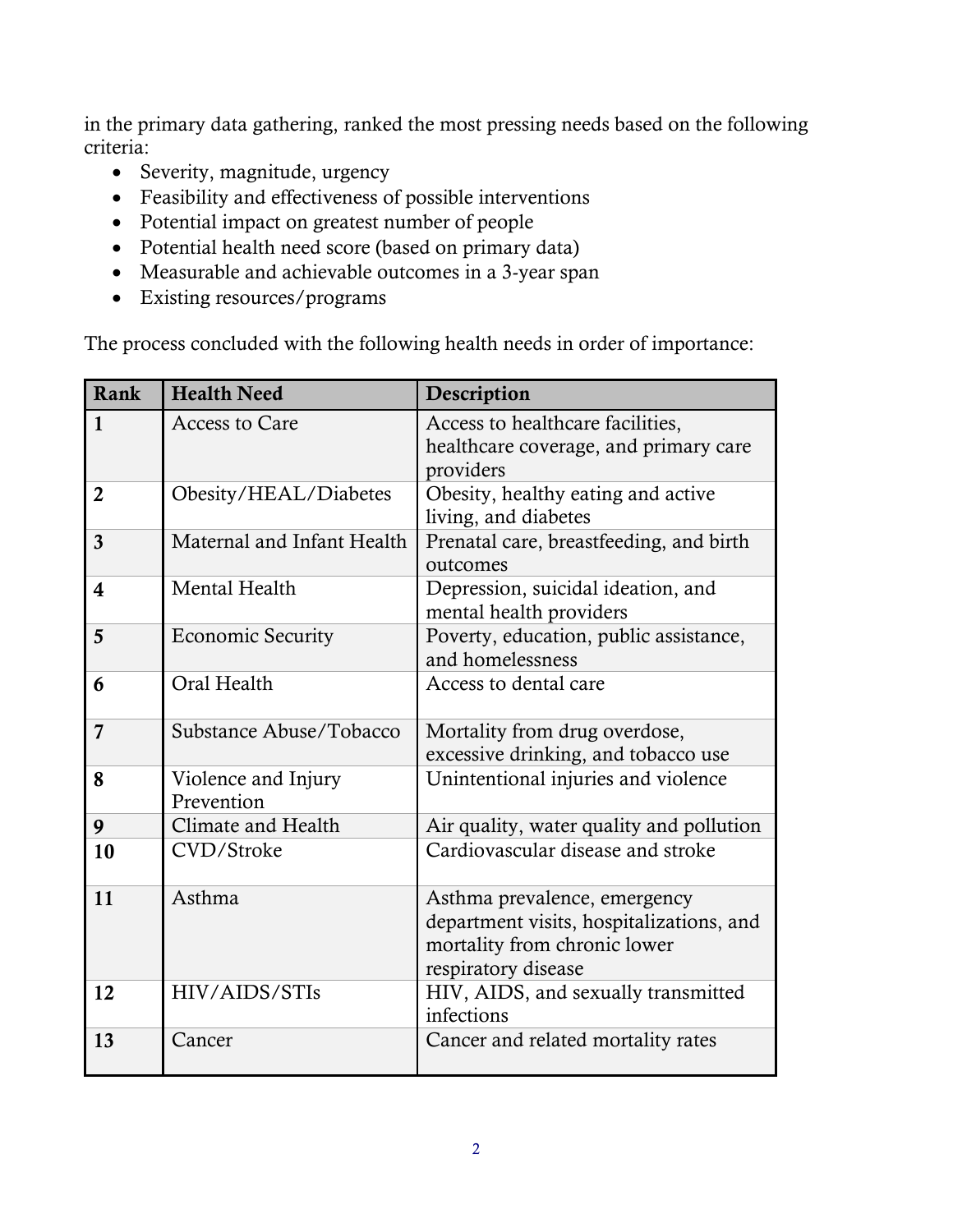## **2019-2021 IMPLEMENTATION PLAN**

While CMC participates in local and regional collaborative efforts around all 13 identified health needs, CMC's Implementation Plan will primarily focus on addressing the **top five** healthcare needs identified.

## **1. Access to Care**

### *Expand 'Access to Care' education and assistance*

CMC seeks opportunities to support local, neighborhood-based programs that focus on socio-economically disadvantaged areas, promote culturally-relevant health education, and assist with healthcare coverage enrollment. In partnership with the area Hospital Council, local hospital partners, and through participation as a founding member of the Fresno County Health Improvement Project (FCHIP), CMC is working with over 150 communitybased organizations, and healthcare, education, business and government entities.

### *'Hospital Presumptive Eligibility' enrollment*

With the Fresno County Department of Social Services and newly implemented technology, CMC is expanding system-wide efforts to screen and link uninsured patients to Medi-Cal coverage. Presumptive eligibility provides patients 60-day Medi-Cal coverage, which becomes permanent once the patient completes the Department of Social Services enrollment process. In FY 2018, CRMC enrolled about 2,000 patients in the Medi-Cal program.

## *Fresno's Medical Respite Center*

In partnership with the Fresno Rescue Mission, CMC provides homeless patients a safe place for recovery upon discharge. Patients at the Fresno Medical Respite Center receive healthcare, social services, and access to other community resources. Respite Center funding serves patients from all Fresno hospitals. In FY 2018, the Respite Center provided services to 330 patients.

#### *MAP Point Project*

CMC supports Multi-Agency Access Program (MAP) screening and linkage services. Through MAP, the Fresno County Department of Behavioral Health and other local organizations link patients and families to vital social services, outpatient care, substance abuse treatment, mental health services and healthcare insurance enrollment aid. Community Regional's emergency department is one of eight MAP sites, which connected more than 250 individuals and families to services in FY 2018.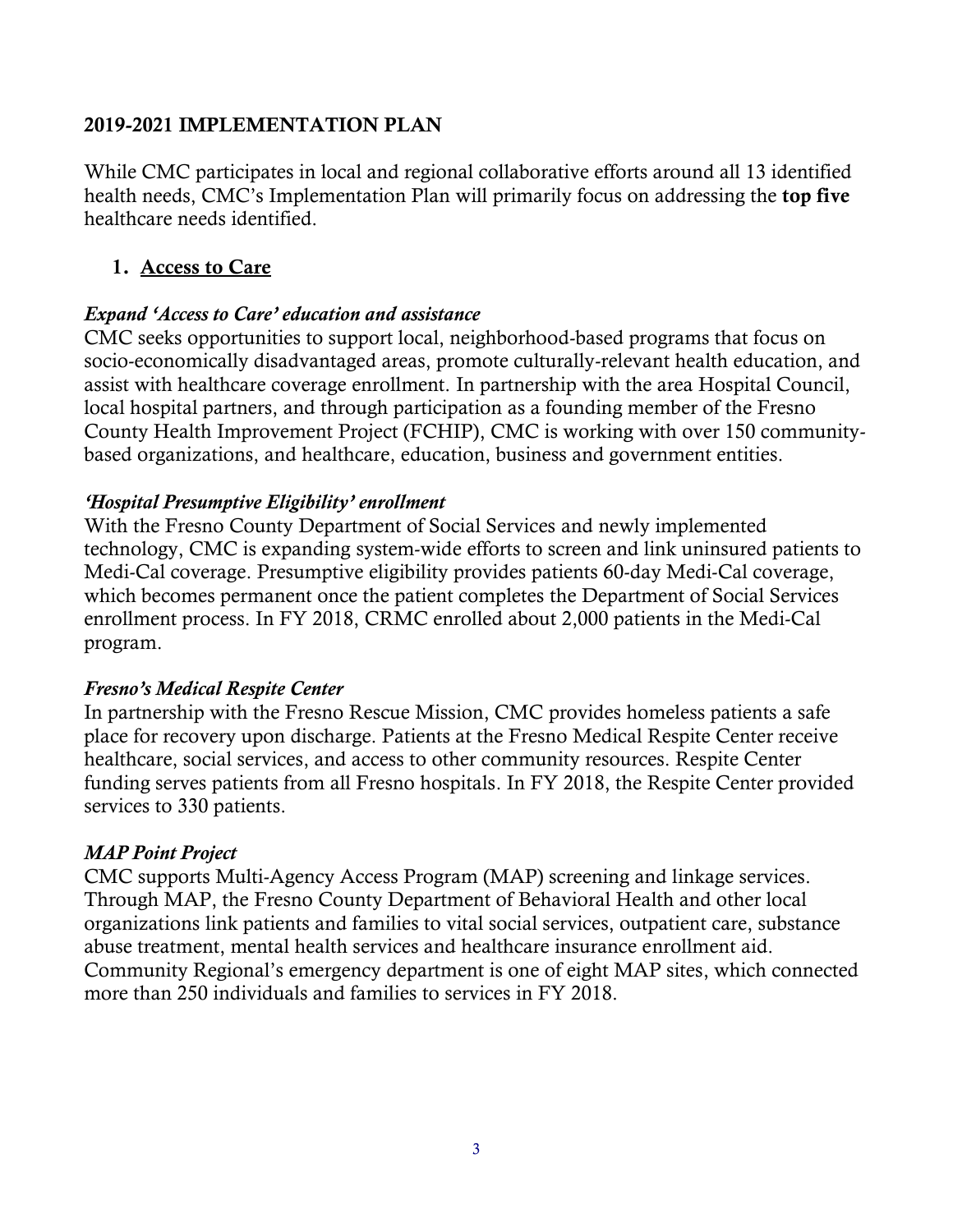# **2. Obesity/Healthy Eating, Active Living (HEAL)/Diabetes**

## *Support 'Obesity/HEAL/Diabetes' efforts*

CMC supports local programs that promote education and activities for healthy eating, active living, and obesity and diabetes education and prevention. For example, CMC supports southeast Fresno's *Neighborhood Latin Dance* program, which provides health education and fitness training to local residents.

## *Addressing Prediabetes and Diabetes in the community*

CMC leads FCHIP's Diabetes Collaborative, a community-wide initiative to promote diabetes prevention, management, policy change, neighborhood interventions, and community engagement. The Collaborative seeks to decrease prediabetes and diabetes rates in Fresno County by 9% in the next 10 years by focusing on gestational diabetes, access to healthy food and beverage resources, and community outreach.

### *Gestational Diabetes*

Through our weekly TV show *MedWatch Today* and other community outreach efforts, CMC continues promoting resources for high-risk pregnant mothers diagnosed with gestational diabetes. CRMC also offers expectant mothers free gestational diabetes education through individual counseling sessions.

### *Diabetes prevention and management education*

CMC provides free diabetes prevention and management education for our four-county region through in-person seminars, CMC's weekly TV show *MedWatch Today,* bilingual television broadcasts, and social media campaigns.

## *Diabetes prevention and management education*

In partnership with Centro La Familia and the Latino Health Workgroup, CMC organizes no-cost health screening events, *Know Your Numbers* (KYN). These free, public quarterly events held at CRMC provide glucose, blood pressure and body mass index screenings. Participants receive bilingual information on diabetes prevention, risks, and effective diabetes management.

# **3. Maternal and Infant Health**

## *Promoting healthy birth outcomes*

CMC is a lead organization in Fresno County's Pre-Term Birth Initiative—an effort aimed at increasing the number of healthy, full-term babies. CMC's clinical leadership and staff serve as advisors and participants in county-wide interventions to reduce preterm births and provides the initiative with technical support, data collection, analysis, and grant-writing assistance.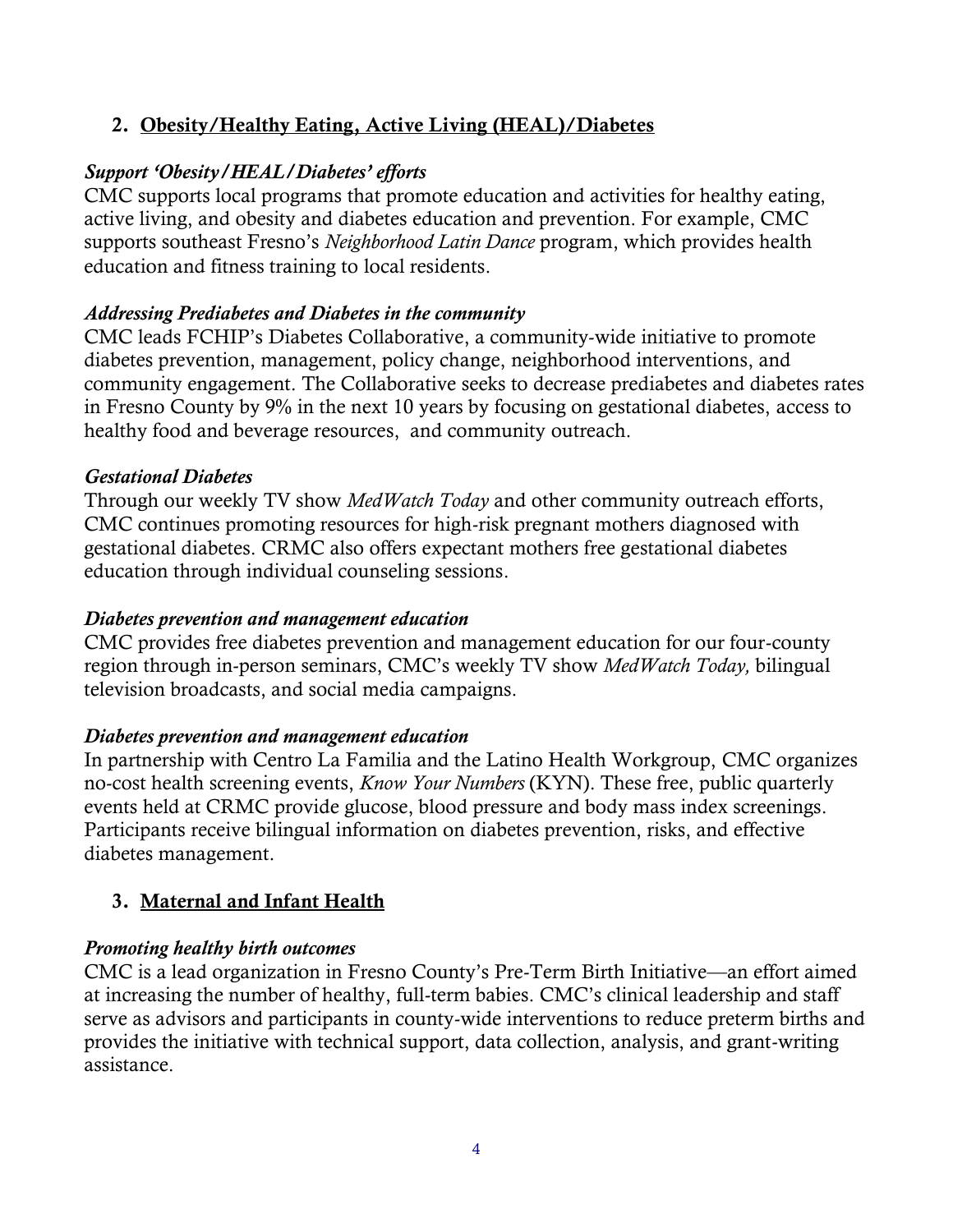### *Breastfeeding education*

CMC's Mother's Resource Center provides inpatient and outpatient breastfeeding education and services. Lactation consultants provide advice and counseling to breastfeeding mothers. The Center's goal is 30% exclusive breastfeeding during a mother's inpatient hospital stay, which increases the likelihood of breastfeeding post-discharge.

## 4. **Mental Health**

## *Support mental health and resiliency efforts*

CMC participates in community-wide efforts to address mental health issues, such as Community Conversations on Mental Health and the Fresno Suicide Prevention Collaborative to promote mental health wellbeing and resiliency for adult and adolescent populations. CMC provides funding for Care Fresno and Youth Leadership Institute. Both provide leadership and mentorship opportunities to disadvantaged youth and families, including parenting and resiliency counseling in high-crime, socio-economically burdened neighborhoods.

## *Clinical pastoral education*

CMC partners with Clinical Pastoral Education of Central California to increase spiritual support services in the clinical setting through the chaplaincy training program. The partnership also increases spiritual resources for disadvantaged populations such as immigrants, migrant farmworkers and prison populations.

## *Clovis Unified suicide prevention*

CMC supports school-based interventions for student emotional wellness in the Clovis Unified School District. CMC's support helps equip staff, students and families with resources to identify, prevent and respond to emotional crises among students. As a result of the district's emotional wellness programs, in the 2017-2018 school year Clovis Unified saw a 35% reduction in 5150 emergency room mental health holds among students.

## *Increase acute mental health capacity*

CMC's Community Behavioral Health Center (CBHC) is the region's only inpatient hospital treating patients suffering from acute mental health crisis. In 2019, CBHC completed its first expansion phase, increasing inpatient beds from 61 to 73 and is planning an additional expansion of 36 more beds.

# **5. Economic Security**

## *Promoting economic mobility*

CMC supports upward economic mobility for working individuals through its partnership with Fresno Adult School. Students who enroll in basic housekeeping and sterile processing courses, complete internship hours at CMC facilities. CMC is exploring the possibility of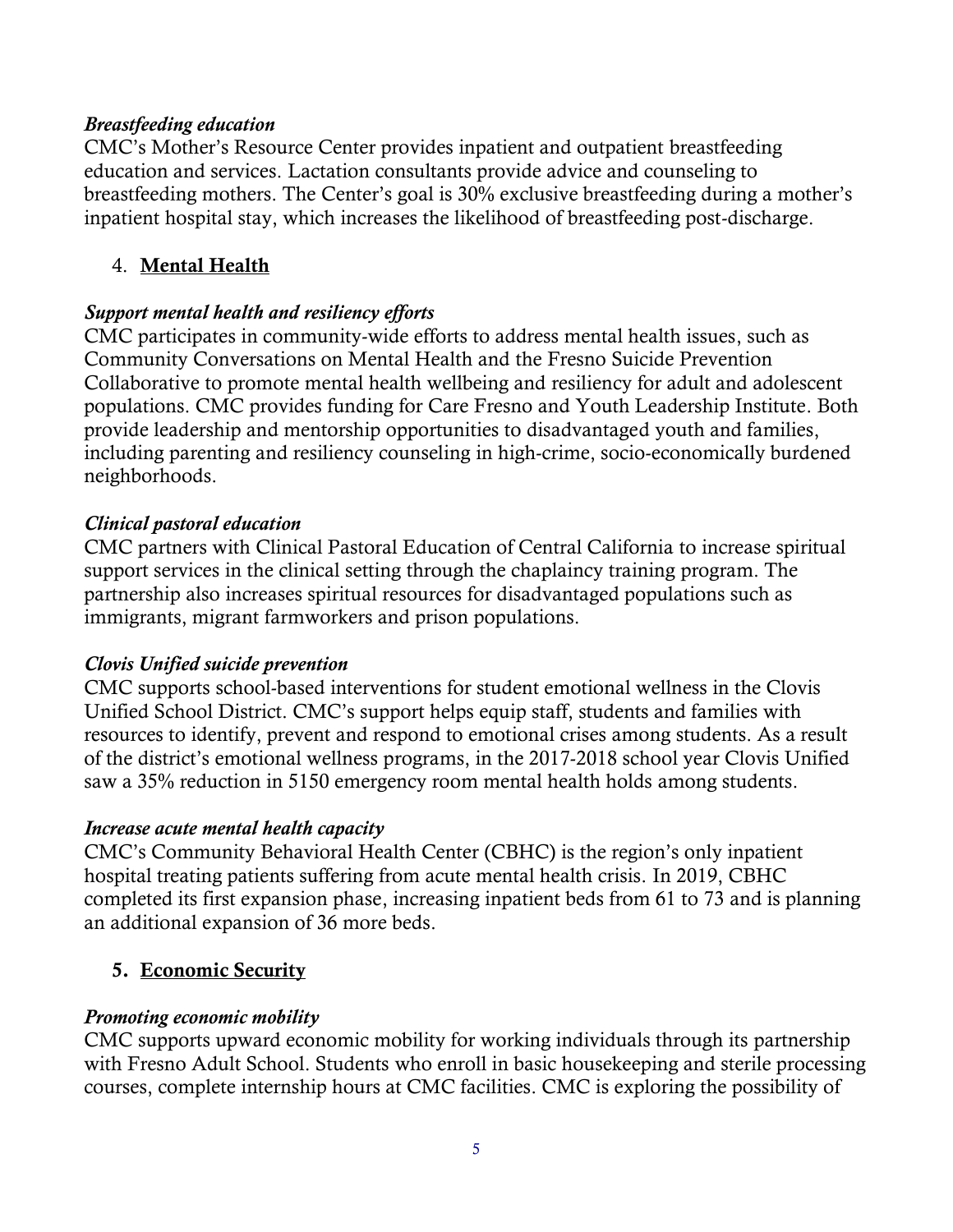expanding the program to include careers such as nutrition and dining services. CMC also hosts Project SEARCH, a workforce development program for developmentally disabled adults. In FY 2018, CMC hosted 12 Project SEARCH participants in clinical and nonclinical areas; three participants are now CMC employees.

## *Healthy food access to low-income residents*

CMC supports county-wide efforts to increase access to healthy food in rural areas and neighborhoods designated as 'food deserts.' For example, CMC provides \$25,000 in funding to the Fresno Economic Opportunity Commission's Food Express Bus, which delivers healthy food to school-aged kids living in impoverished areas during holiday and summer breaks.

## **Other health needs support**

In addition to focusing on our region's top five identified health needs, CMC uses the 13 identified health needs in the CHNA to help direct its community outreach resources. CMC will raise awareness of these health issues with in-person seminars and workshops, televised bilingual *MedWatch Today* health education segments, as well as social media campaigns to provide preventative health information for the following:

## *Oral health education*

Through its maxillofacial clinic, CMC provides highly specialized surgical services to socioeconomically disadvantaged children, adults and disabled patients. Clinic services include jaw reconstruction, complicated tooth extractions, traumatic injury as well as oral oncological interventions. In FY 2018, 57% of the clinics' patients were covered by Medi-Cal. Through participation in the Oral Health Advisory Committee, CMC supports local initiatives that promote oral health and hygiene for children, disabled and homebound persons.

#### *Substance abuse prevention*

CRMC is one of 50 California Substance Abuse and Mental Health Services Administration sites for comprehensive inpatient opioid interventions. The "Bridge" program provides round-the-clock treatment in the emergency room and obstetrics departments for withdrawal symptoms and offers referrals to local substance abuse programs. CMC helps fund activities to curb alcohol consumption through Youth Leadership Institute's *[Friday Night Live](https://fridaynightlive.org/about-us/cfnlp-overview/)* (FNL) initiative. FNL is a statewide effort to reduce deaths and injuries caused by teen drivers under the influence of alcohol and drugs.

## *Violence and injury prevention*

CMC's trauma prevention program provides education in schools, health fairs and seminars targeting vulnerable populations. Topics include burn and fall prevention, car seat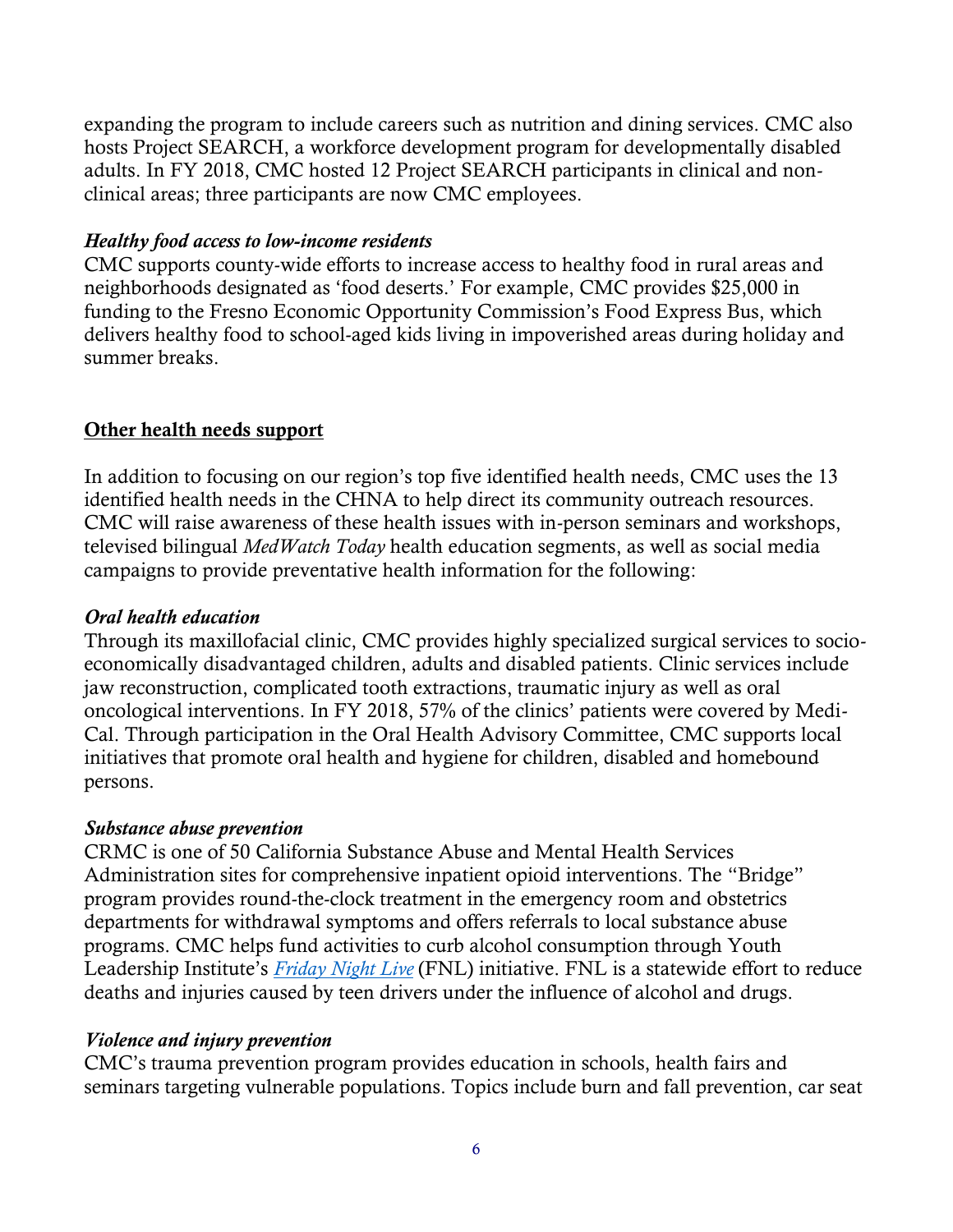and bicycle safety, distracted driver awareness, as well as the "Stop the Bleed" bilingual training, as uncontrolled bleeding is the leading cause of preventable death from traumatic injury. In addition, CMC will continue supporting victims of sexual assault through its Sexual Assault Forensics Examiners (SAFE) program. Specially-trained SAFE RNs perform round-the-clock assault assessments and serve as expert court witnesses. The program annually serves an average of 150 victims.

## *CMC green initiatives*

In FY 2018, CMC's recycling efforts diverted over 700,000 pounds of medical supplies, paper, cardboard and computer equipment from local landfills. FY 2019 projects include adding no-cost clean air vehicle charging stations for employee and public use. With PG&E, CMC is replacing aged lighting across its campuses and parking lots with energy efficient LED lights. To optimize efficiency of its central energy plant, CMC uses the Southeast Surface Water Treatment Plant which minimizes ground water usage. And, since March 2015, CCMC uses the City of Clovis' recycled municipal water for its campus landscape irrigation—saving an average of 36 million gallons annually.

#### *Stroke Awareness and Education*

CMC continues outreach efforts to educate vulnerable, low-income communities about cardiovascular health and stroke prevention. This includes vital and timely information on stroke symptom identification to reduce debilitating outcomes. CMC partners with the American Heart Association to take advantage of outreach opportunities at local events such as the Central California Women's Conference and Fresno Grizzlies games.

#### *Pediatric Asthma Education program*

To reduce repeat ED visits, CMC's pulmonary rehabilitation department is expanding parental asthma education. The program provides individualized asthma 'action plans' tailored to each patient by respiratory care practitioners who teach patients and family members to track symptoms, triggers, proper medication and inhaler use. Care team members educate parents about signs of an asthma attack during two, one-hour consultations and education as needed.

## *Support for HIV/AIDS patients and families*

CMC is the recipient of the Health Resources Services Administration's Ryan White grant, and partners with Family Health Care Network to operate the Special Services Clinic on the CRMC campus. Comprehensive, patient-centered primary care services include screenings, labs, medication and case management support for low-income, uninsured and underinsured HIV patients. In FY 2018 the clinic served 1,100 HIV patients.

#### *Cancer patient support and navigation services*

Through its comprehensive services with the Community Cancer Institute (CCI), CMC provides no-cost resources and support services to disadvantaged patients and their families. CCI's multi-disciplinary team of nurse navigators, social workers, dieticians,